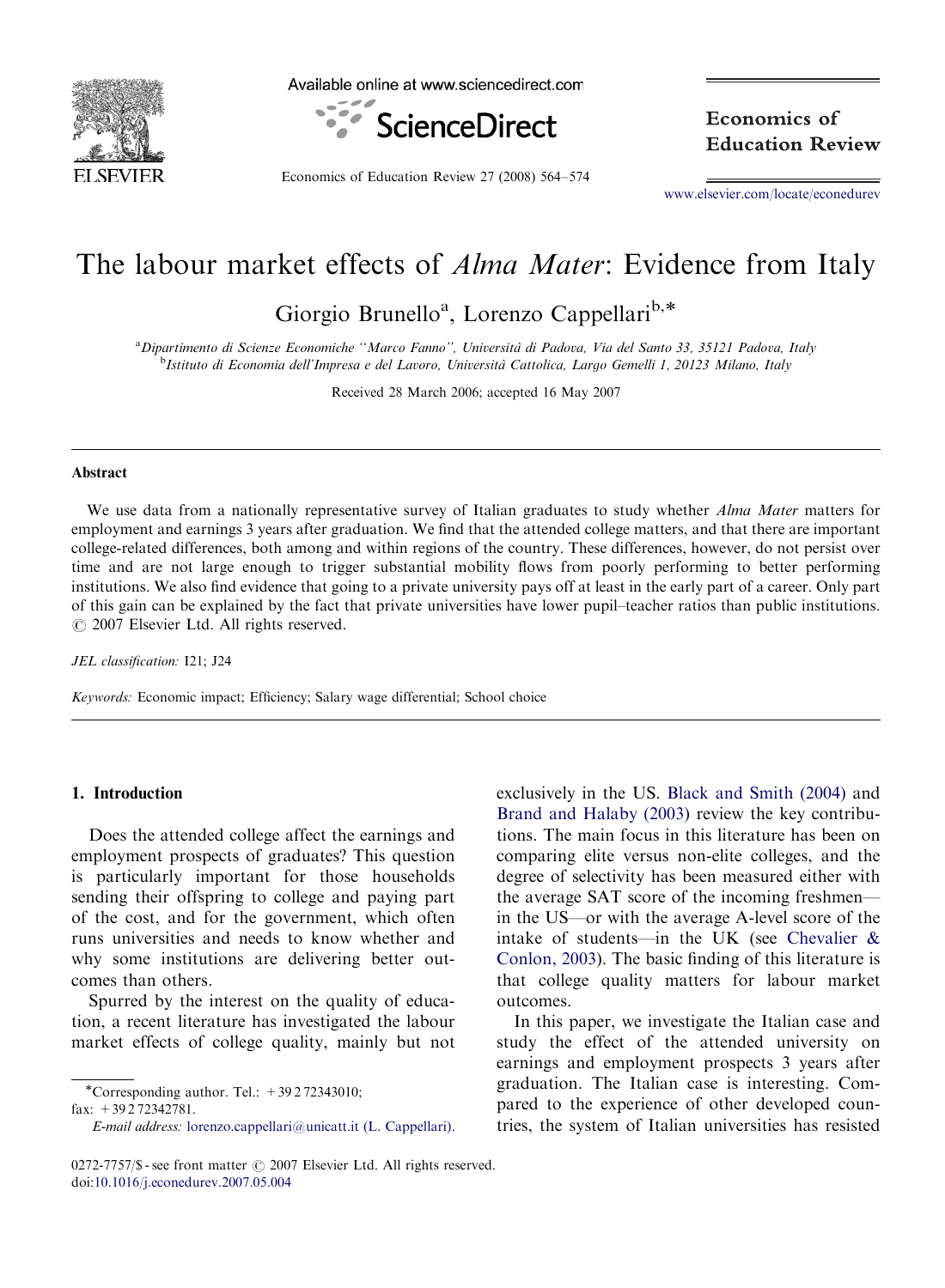differentiation—in terms of recognized prestige or curriculum.<sup>1</sup> While selective admission criteria are not forbidden, they are not the standard practice of most public universities, which charge relatively low tuition fees to admitted students.<sup>2</sup> Given this institutional framework, the natural expectation is that the college an individual has graduated from her Alma Mater—should matter little for labour market performance.

Since we cannot measure unambiguously selectivity, we assess heterogeneity in the returns to college by focusing on college fixed effects, the public/private divide and on observable measures of college quality. We find that Alma Mater matters for the early labour market performance of Italian graduates, and that graduates of most universities located in the more developed Northern part of the country experience 3 years after graduation significantly higher employment weighted earnings than graduates from Southern universities.

In the absence of constraints to college choice, these significant inter-regional differences should be arbitraged away by the mobility of students from the South to the North. However, we find that such mobility is limited. One possible reason is liquidity constraints, but we find little evidence of their presence. Alternative explanations include: regional cost differentials, which reduce the rate of return gap between the North and the South; the possibility that the uncovered differences in returns are temporary, and therefore not sufficient to compensate the long run costs of studying in another area of the country.

We also find that graduating from a private university yields 18 percent premium in terms of employment weighted earnings with respect to graduating from a public college. Measures of college quality and size go some but not all the way in explaining the private college premium. We speculate that additional factors are at play, especially for privileged individuals: private schools provide valuable network effects, and the value of these networks is higher for individuals with a good

family background, because of the complementarity between family and school networks.

Our results have a number of interesting policy implications. First, we find that a 10 percent decrease in the pupil/teacher ratio should increase employment weighted college earnings by 2.4 percent. Therefore, reducing crowded classrooms is likely to improve the quality of graduates and increase private and social payoffs. Whether this increase is sufficient to compensate the costs of having a higher number of faculties remains an open question. $3$  Second, many commentators<sup>4</sup> have argued that student mobility is an essential part of the much needed reform of the Italian higher education system. Our findings suggest that the actual dispersion of employment weighted earnings by college of graduation is not sufficient to trigger relevant interregional mobility flows, and that a more pronounced differentiation of colleges in terms of quality may be an important ingredient to attain higher student mobility.

### 2. The data

The National Statistical Office (ISTAT) carries out on a regular basis a survey—the ''Indagine statistica sull'inserimento professionale dei laurea $ti''$ —on the transition from college to work of a representative sample of Italian graduates. In the last available wave individuals who graduated from Italian universities in 1998 are interviewed 3 years after completion of the degree in  $2001$ <sup>5</sup>. The interviewed sample corresponds to 16 percent of the population of graduates of 1998. The survey covers school curriculum, labour market experience in the 3 years after graduation, job search activities, household and individual information. We match these data to information on college quality disaggregated by faculty and provided by ISTAT for the academic year 1996–1997.<sup>6</sup>

<sup>&</sup>lt;sup>1</sup>[Arum, Gamoran, and Shavit \(2004\)](#page--1-0) classify university systems into unitary, binary and stratified, and allocate the Italian system to the small club of unitary systems.

<sup>&</sup>lt;sup>2</sup>With few exceptions, access to Italian universities during the period covered by this study required only a leaving high school certificate. Since the liberalization of access in 1969, almost all high school graduates can be admitted to the faculty of choice. See <http://www.eurydice.org> for further details.

<sup>&</sup>lt;sup>3</sup>Italian universities are organized into faculties, and each faculty offers degrees in a well-defined field of study. For instance, the Faculty of Economics offers degrees in the field of Economics.

 $4$ See for instance Perotti (2004).

<sup>&</sup>lt;sup>5</sup>See for instance [Perotti \(2004\).](#page--1-0)<br><sup>5</sup>The survey does not include Italian graduates from foreign universities, who, according to the Bank of Italy's Survey on Households Income and Wealth, in 2002 covered only 2 percent of all graduates. We acknowledge that this exclusion could induce a sample selection issue; however, since these cases represent a relatively small proportion of the population, we believe that our estimates should not be affected too much.